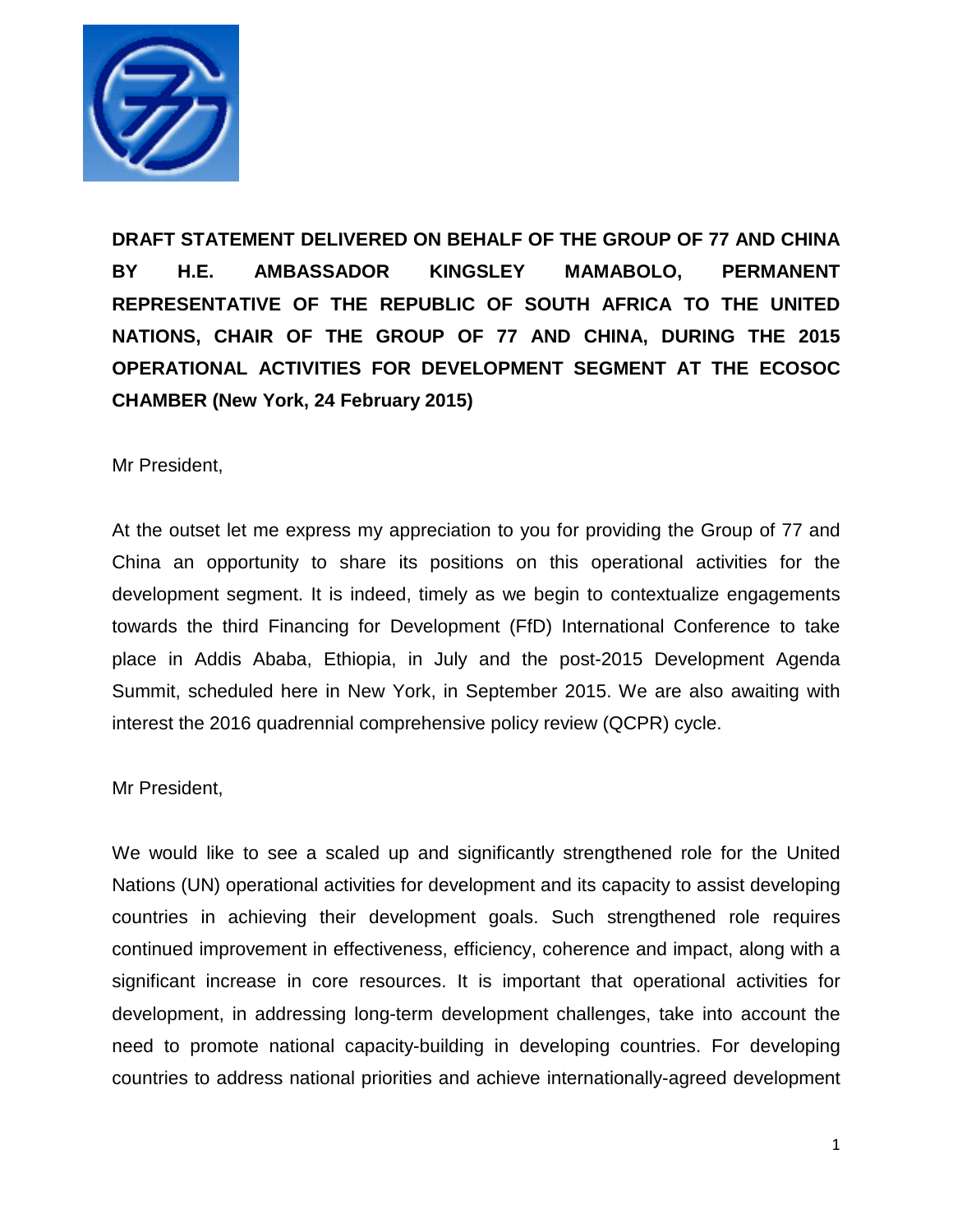goals, a continuous process of capacity-building is required, to which the UN system can make a significant contribution. We therefore call on the UN system to make optimal use of the available national expertise by enabling and facilitating the access of the recipient countries to the full-range of services available throughout the UN Development System, including the regional commissions.

The urgency with which the issue of poverty - in all its forms, should be addressed simply cannot be over-emphasized. It has been agreed in resolution 67/226, on the QCPR, that poverty eradication should be considered the highest priority and the fundamental objective of the UN Development System. Consequently, the Group of 77 and China believes that the UN Development System must of necessity address poverty eradication, which is the greatest global challenge, through appropriately targeted and clearly focused development programmes and projects.

The Group of 77 and China would like to request the United Nations' funds and programmes to include in their regular reporting to the Council the following:

- firstly, on efforts made, in accordance with their mandates;
- secondly, on the scaling up of efforts to address the root causes of poverty and hunger; and
- thirdly, on the sharing of good practices and lessons learned.

In addition, capacity-building; employment generation; education; vocational training; rural development and the mobilization of resources, that all aim at achieving poverty eradication and promoting the active participation of those living in poverty in the design and implementation of such programmes and policies.

Mr President,

The Group of 77 and China attaches high importance to the QCPR resolution 69/238 entitled "Operational activities for development of the United Nations system", that was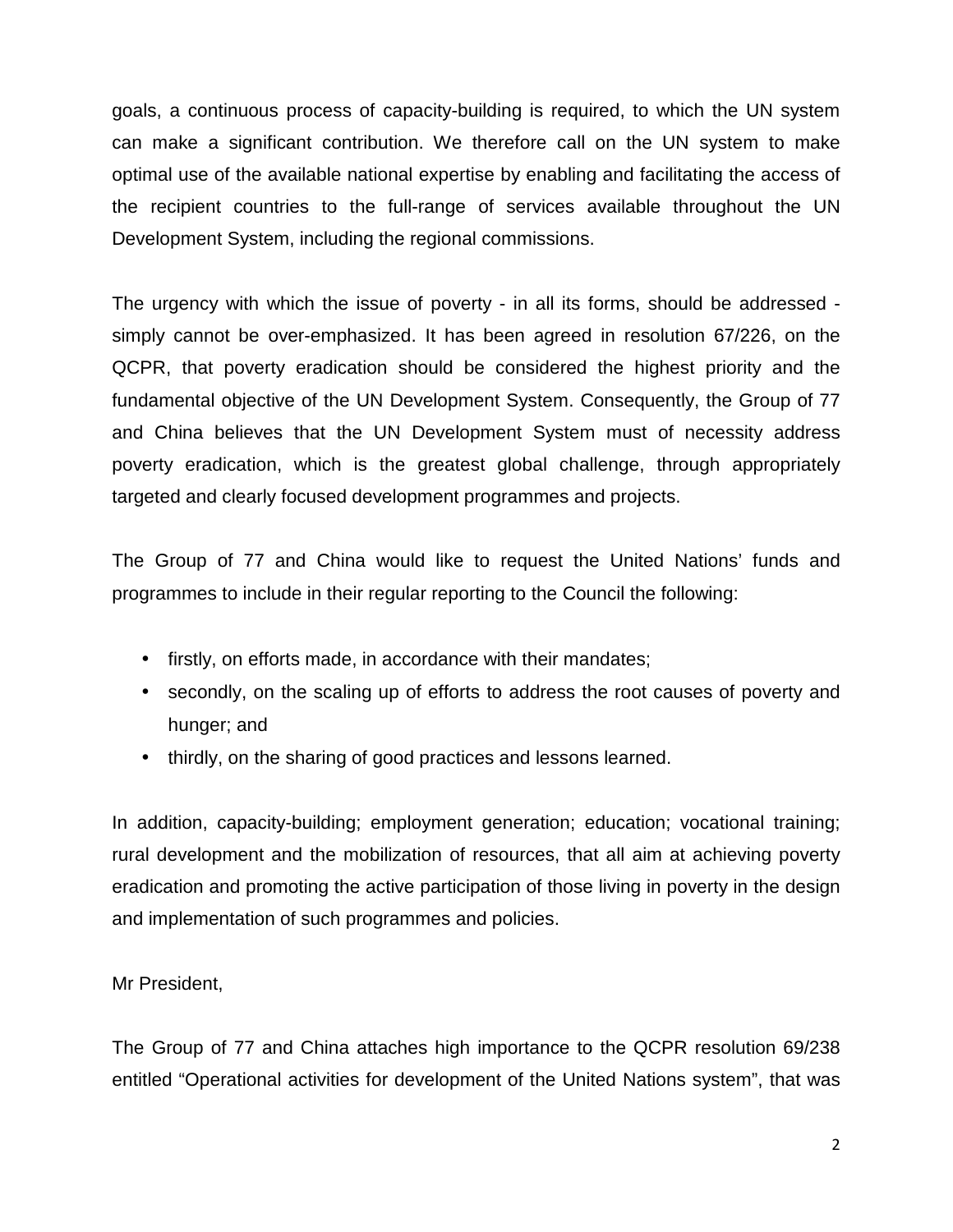adopted by the General Assembly on 19 December 2014. Mr President, allow me to highlight some issues of paramount importance to the Group of 77 and China in the context of the implementation of the QCPR resolution:

- Firstly, the Group underlines the need to better reflect the multi-dimensional nature of development and poverty, as well as the importance of developing a common understanding among Member States and other stakeholders on what this multi-dimensionality entails and reflecting it in the context of the post-2015 development agenda.
- Secondly, the Group would like to reiterate that core resources due to their untied and predictable nature - continue to be the bedrock of the operational activities for development of the United Nations system. The Group further notes with concern that the percentage of core resources in the overall funding for operational activities has declined, and as such proposes a balance between core and non-core resources in order to operationalize critical mass. The Group would like to stress the need to avoid the use of core/regular resources to subsidize non-core/extra-budgetary financed activities, and reaffirms that the guiding principle governing the financing of all non-programme costs should be based on a full cost recovery, proportionally, from core and non-core funding sources
- Thirdly, we request all entities of the United Nations development system to consider the post-2015 development agenda, once adopted, in the context of mid-term reviews and the elaboration of strategic plans and frameworks, in order to ensure consistency and alignment with the agenda;
- Fourthly, we reaffirm the importance of achieving diversification in the composition of the resident coordinator system in terms of geographical distribution and gender. We would also like to stress the need to address the governing structures of the United Nations funds and programmes in a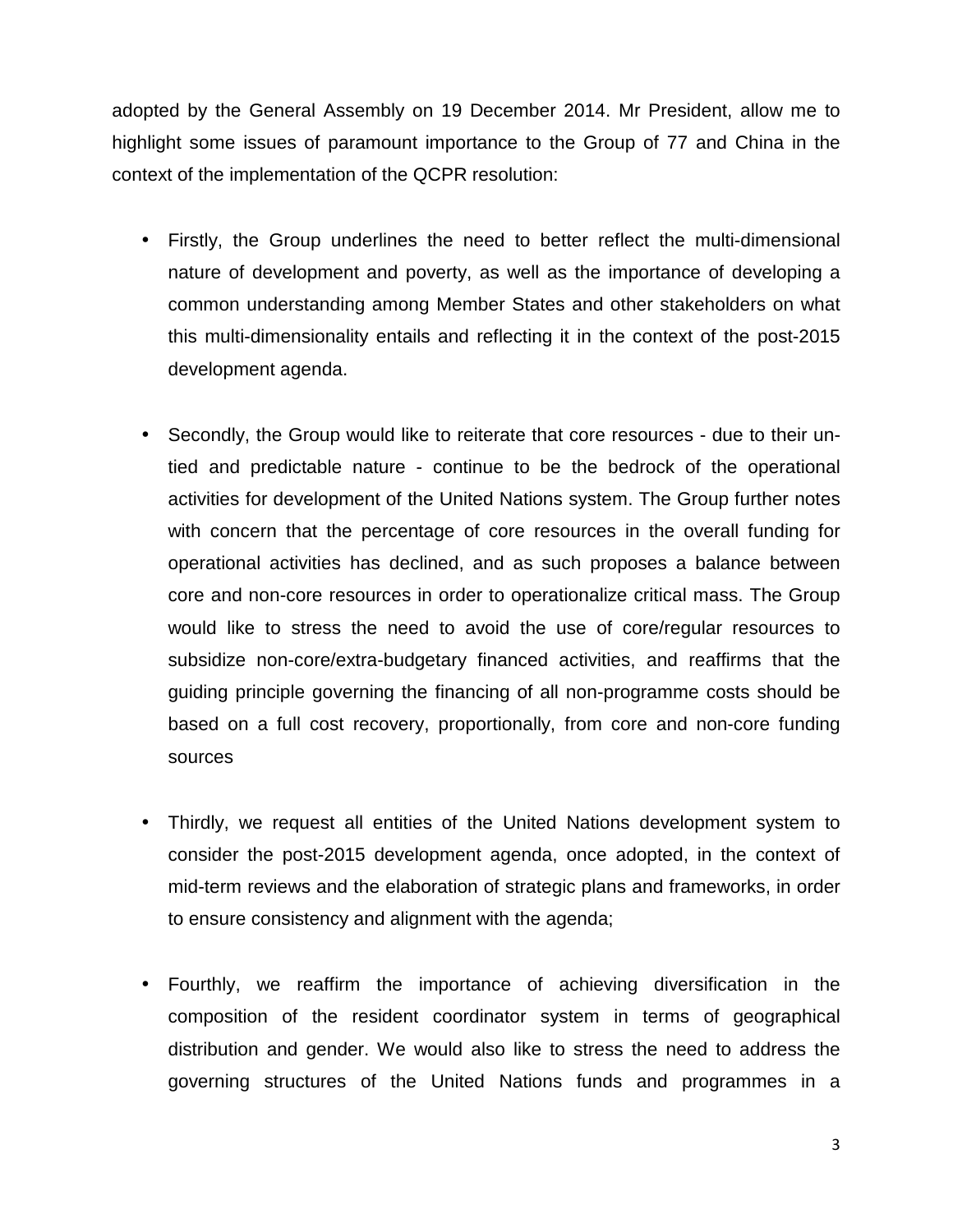constructive dialogue towards much-needed reform in this area, to ensure the legitimacy of the system.

- Fifthly, the Group would like to reiterate the requests contained in the General Assembly resolution 67/226 and 69/239 on the strengthening of South-South Cooperation. In in this regard, the Group wishes to express its appreciation to other entities of the United Nations development system which have made significant progress in mainstreaming South-South and triangular cooperation into their key policies, strategic frameworks, operational activities and budgets. The Group also urges the United Nations system to implement the recommendations and measures set out in decision 18/1 of the High-level Committee on South-South Cooperation, on the strengthening of South-South and triangular cooperation, including through the system-wide provision of financial and human resources for the UN Office for South-South Cooperation;
- Lastly, but not least, the Group would like to express its concern over the lack of transparency around the reporting received from the UN system at country-level. In this regard, the Group requests the UN Development System to ensure that regular reporting on results achieved by the UN system is provided to governments of programme countries, at least twice in one cycle of the UN Development Assistance Framework (UNDAF) or common planning framework in the specific case of the One Programme in the Standard Operating Procedures (SOPs) for Countries Adopting the Delivering as One Approach.

We also request the UN development system to ensure that the reports to Governments of programme countries are structured around the UNDAF. It is imperative for these reports to be linked with national development results and to inform Governments of programme countries on the UN Country Team's results as a whole and requests the Secretary-General, as part of his regular reporting to the Council, to provide an update on progress in this regard.